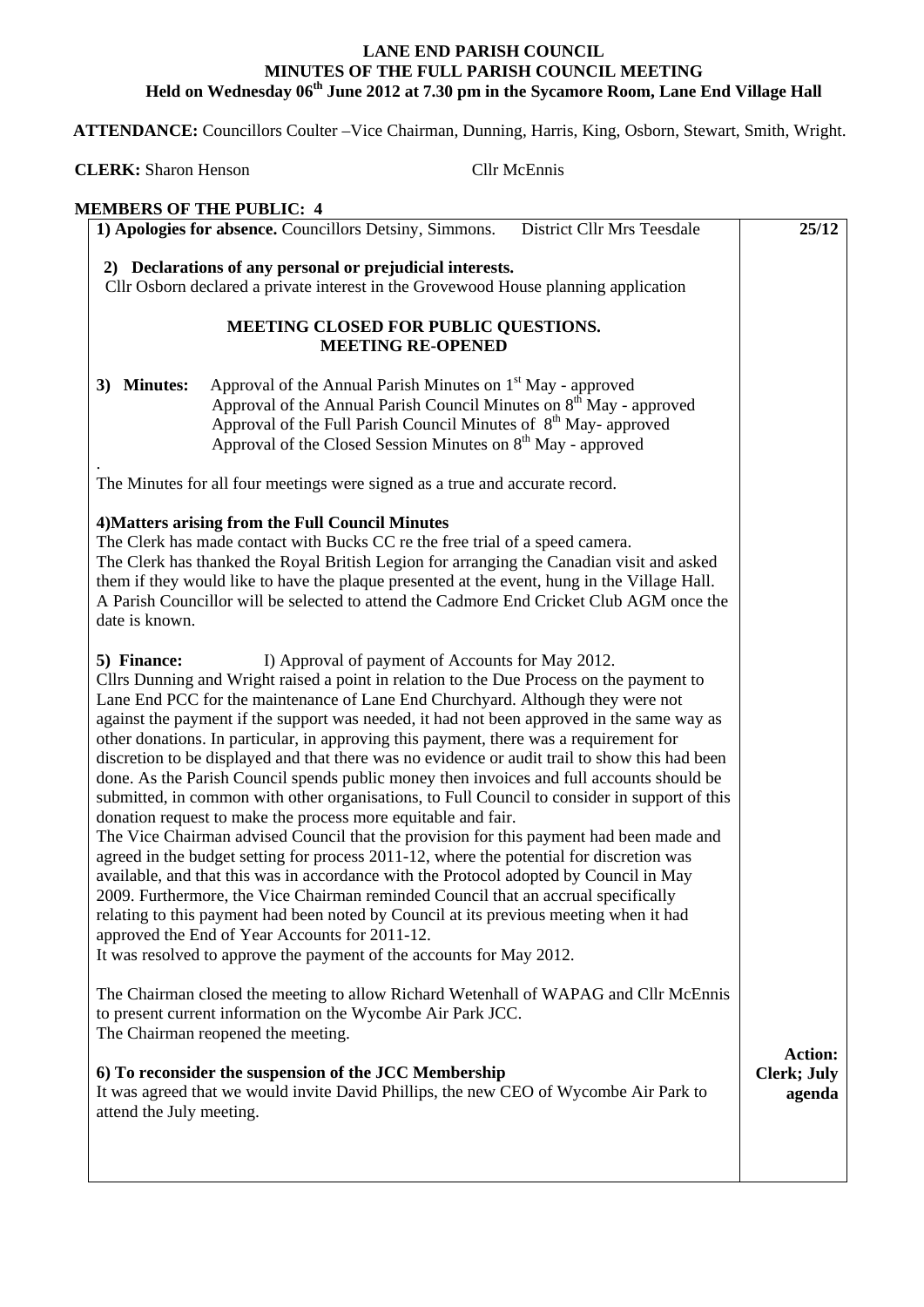|                                                                                                                                                                                                                                                                                                                                                                                                                                                                                                                                                                                                                                                                                                                                                                                                                                                                      | 26/12                                                                      |
|----------------------------------------------------------------------------------------------------------------------------------------------------------------------------------------------------------------------------------------------------------------------------------------------------------------------------------------------------------------------------------------------------------------------------------------------------------------------------------------------------------------------------------------------------------------------------------------------------------------------------------------------------------------------------------------------------------------------------------------------------------------------------------------------------------------------------------------------------------------------|----------------------------------------------------------------------------|
| 7) To consider a quotation supplied by SSE Contracting and Scottish and Southern<br><b>Energy for supplying a light in Saxhorn Road</b>                                                                                                                                                                                                                                                                                                                                                                                                                                                                                                                                                                                                                                                                                                                              | <b>Action:</b><br><b>Clerk</b>                                             |
| It was resolved to accept the quote of £398.24 to supply and erect a 5m galvanized hockey<br>stick column and £306.20 to reconnect the single phase service.                                                                                                                                                                                                                                                                                                                                                                                                                                                                                                                                                                                                                                                                                                         |                                                                            |
| 8) To consider setting up a Management Committee for Ditchfield Common<br>A paper produced by Cllr Mrs Osborn had been issued prior to the meeting. Councillors<br>were invited to consider a vision for the Common and to be involved in a Working Party to<br>create a Management Plan. Cllrs Detsiny, Coulter, Smith and Osborn agreed to create the<br>group and to ask experts from the community to join as and when required.                                                                                                                                                                                                                                                                                                                                                                                                                                 | <b>Action</b><br>:Cllrs<br>Detsiny,<br>Coulter,<br>Smith,<br><b>Osborn</b> |
| 9) To discuss the local bus service<br>A paper produced by Cllr King had been issued prior to the meeting covering the removal of<br>two commercial bus services to the parish. BCC has worked towards creating a partial<br>replacement service which could be extended on 30 <sup>th</sup> July. There are a small number of<br>residents in Cadmore End and Bolter End who need to use a bus. There is an issue with the<br>new timetable in that there are no services from the centre of Lane End until 9.56am. Cllr<br>King will take this issue up with BCC. No response has been received from County<br>Councillors to our previous correspondence. Councillors will pass their concerns to Cllr<br>King, who will follow up on the subject.                                                                                                                | <b>Action:</b><br><b>Councillors</b><br>and Cllr<br><b>King</b>            |
| 10) To discuss whether to opt in or out of 'Cookie' control on the Parish Council<br>website<br>Cookies are used to track people's use of the internet. The Information Commissioners<br>Office has introduced new rules and internet users have to know that they are being tracked.<br>It was resolved that we would opt in to Cookie control.                                                                                                                                                                                                                                                                                                                                                                                                                                                                                                                     | <b>Action:</b><br><b>Clerk</b>                                             |
| 11) Clerk's report.<br>1. Cadmore End Cricket Club has provided the PC with a set of their accounts. All<br>grants and donations will be considered at the July meeting.<br>The new dog waste clearing contract starts on 1 <sup>st</sup> June.<br>2.<br>The Clerk has been in communication with Pete Whipp who has carried out the<br>3.<br>majority of the work at Lane End Playing Fields. He has more to complete and has<br>not invoiced for the final £500. He will not sort out the MUGA until the rubbish has<br>been cleared away from behind the equipment. The Acting Clerk will contact Veolia<br>to see if they will clear the rubbish on a one off basis and also ask for a price for an                                                                                                                                                              | <b>Action:</b><br><b>Clerk</b>                                             |
| ongoing contract.<br>The Clerk has been investigating the Mole and Pickett Charity and Mrs Carol Harris<br>4.<br>will advise the Parish Council of our trustee status<br>Tracey Puttock of the Elga site development company has asked for support to get<br>5.<br>things moving within the planning department at WDC. A letter has been sent to<br>WDC to support her. We have received a response from Cllr Hugh McCarthy stating<br>he will investigate the situation.<br>The Acting Clerk raised concerns over the laptop.<br>6.<br>12) Invitations to Meetings, Correspondence & Reports received.<br>Council noted the report. The Acting Clerk reported that the WDC Deliver and Site<br>Allocations Plan had been issued to the Parish Council and that it was open for consultation<br>until $20th$ July. Imagine the Future newsletters were also issued. | <b>Action:</b><br><b>Clerk</b><br>July<br><b>Agenda</b>                    |
| 13) Matters raised by Councillors.<br>Cllrs Smith and Detsiny attended the WDC training on the National Planning Policy<br>Framework. It can be downloaded from the WDC website under National Planning Policy<br>Framework.<br>Cllr Coulter had received a comment about the grass cutting on Lane End playing fields as                                                                                                                                                                                                                                                                                                                                                                                                                                                                                                                                            | <b>Action:Cllrs</b><br>Harris/<br>Osborn<br><b>Acting</b><br><b>Clerk</b>  |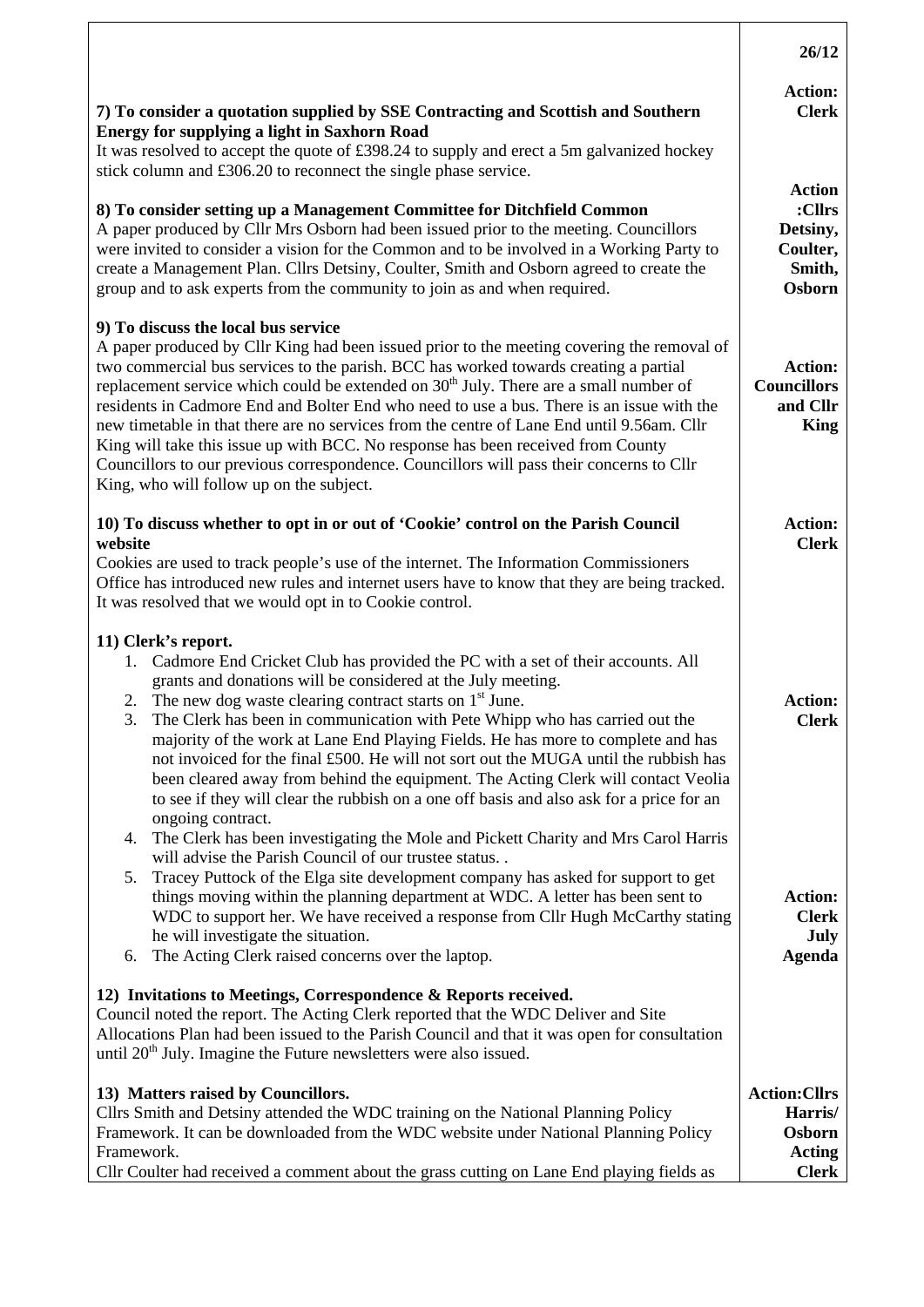to the quality and frequency as well as possibly Ditchfield Common. **14) Planning: To consider new applications and receive Wycombe District Council Decisions and Appeals New Applications 12/01111/LAPREN – Strawberry Grove Fine Foods, 2 High Street, Lane End, HP14 3JF**  Premises Licence - no objection **12/06070/FUL – Grovewood House, Bolter End Lane, Bolter End, HP14 3LU -**  Householder application for construction of new detached garage/workshop to front – no objection. **12/06044/FUL – Mayfield, Marlow Road, Lane End, HP14 3JW –** Householder application for construction of part two storey, part single storey rear extension – no objection. **12/06012/FUL and amended – Jasmine Cottage, Finings Road, Lane End, HP14 3EY –** Householder application for construction of part two storey, part single storey rear/side extension to convert existing open yard area to living space and erection of new front boundary walls and entrance garden – no objection. **12/06022/FUL – 1 Church Road, Lane End, HP14 3HG** - Householder application for replacement of 2 no. existing rooflights on rear roof slope with 2 x dormer windows and addition of 2 sun pipes to front roof space – no objection. **12/06107/FUL – Wychend, Bolter End Lane, Bolter End, HP14 3NB** - Householder application for demolition of existing conservatory, construction of single storey glazed link extension and retention of existing single storey rear extension and canopy (part retrospective) – no objection. We were disappointed that the conservatory has had to be removed and hope that WDC Planning Department will pass this application. **12/06024/FUL -Essex Works, Finings Road, Lane End HP14 3EY**  Demolition of existing buildings and erection of 1 x 3 bed and 1 x 4 bed detached cottages and one pair of 3 bed semi-detached cottages with associated garden, garaging and car parking – no objection, however we find the plans lack clarity for the parking provision. **12/06025/CAC -Essex Works, Finings Road, Lane End, HP14 3EY**  Conservation area consent for demolition of existing buildings on site – no objection **12/06174/FUL –Dovecote, Bolter End Lane, Bolter End, HP14 3NB** Householder application for formation of new access onto Bolter End Lane – no objection. **12/06164FUL – Tall Trees, Park Lane, Lane End HP14 3NN** – householder application for construction of detached garage – no objection **12/05748/FUL – Amended Plans – Fern Cottage, Finings Road, Lane End HP14 3EY** – householder application for construction of single storey side and rear – no objection **Decisions 12/05679/TPO** *Decision* Application Permitted *Date:* **08/05/2012**  *Address:* Bakers Piece Church Path Lane End Buckinghamshire HP14 3HD *Proposal:* Crown lift to 3m max, 10% crown thin and remove deadwood and any crossing branches from one Silver Birch Tree (T1) *Closed Session: In accordance with LGA 1972, ss 100 and Public Bodies (Admission to meetings) Act 1960*  **15) Clarion distribution**  NEXT MEETING: To confirm that next Full Parish Council Meeting will be held on Monday 2nd July 2012 at 7.30pm in the Sycamore Room of the Lane End Village Hall. There being no further business the Chairman closed the meeting at 21.25pm.

**27/12**